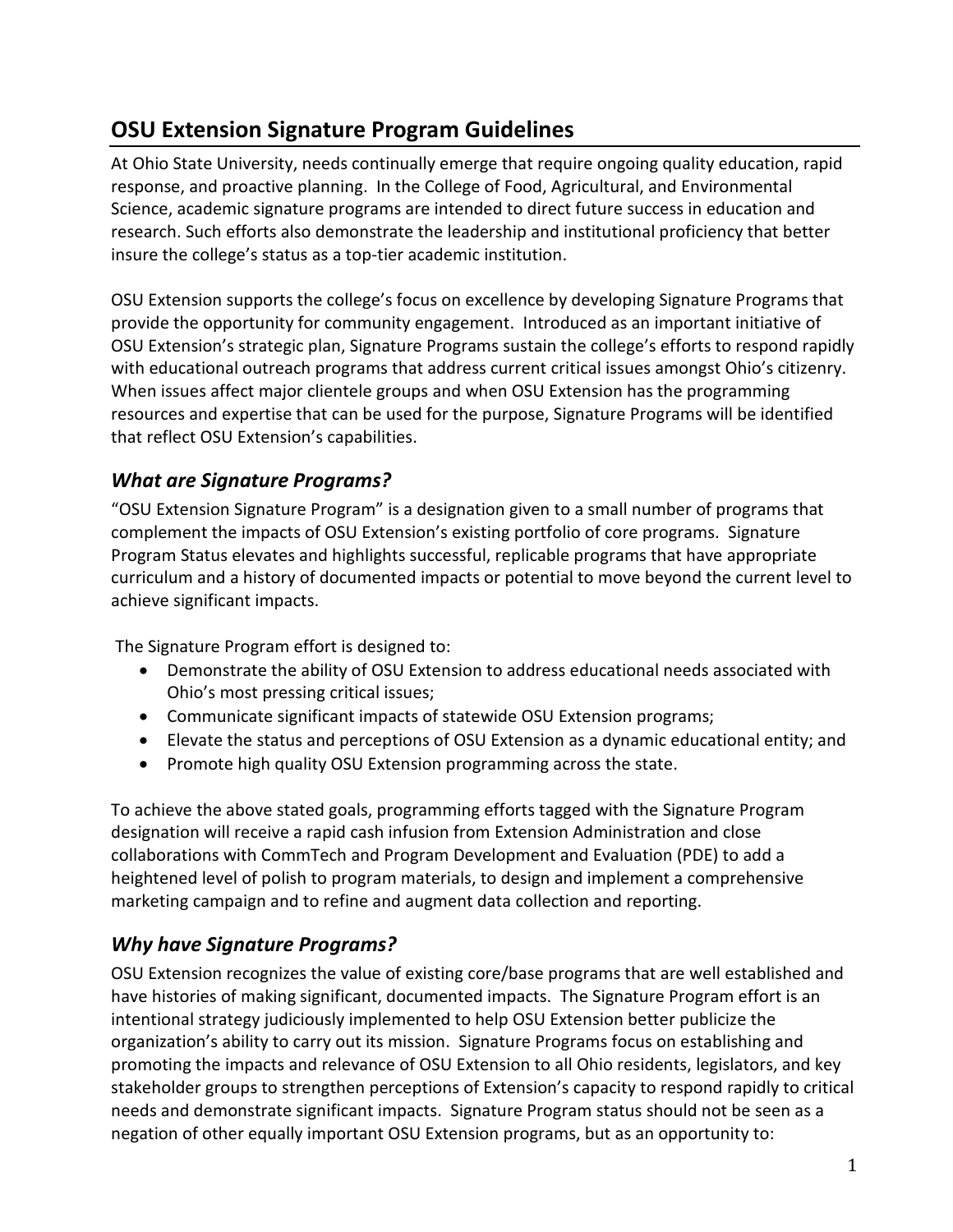- Focus on the most relevant, timely, key issues via greater emphasis on in-depth program delivery and evaluation
- Capitalize on innovative ideas, materials, and/or methods
- Demonstrate evidence of impact
- Promote and market OSU Extension

#### *Signature Program Criteria*

Efforts designated Signature Program status will address the following 10 criteria. Submit responses to the following items at the Signature Program Online Request for Proposal (RFP) site <http://go.osu.edu/SPrfp> by May 15. You will be given the opportunity to upload supporting documentation (including a citation list file) to the RFP site.

Relevance and Significance:

- 1 Addresses a critical need or issue relevant to a significant proportion of Ohioans.
- 2 Has the potential to significantly elevate the public's knowledge of OSUE (may upload marketing materials as pdf).
- 3 Aligns with one or more of the impact areas of OSUE, the significant focus areas of CFAES, and the OSU Discovery Themes.

Collaboration and Participation:

- 4 Is easily replicable and enables employees (faculty, A & P Educators, program staff, CCS) throughout Ohio to play a role in planning, delivery, and evaluation of the program.
- 5 Enables and increases cross-disciplinary participation and collaboration.
- 6 Employs innovative ideas, materials, and/or methods in planning, delivery, and evaluation to maximize program participation.
- 7 Has the potential for cost recovery.

Evaluation and Impact:

- 8 Has a curriculum designed to achieve significant outcomes and impacts (may upload curriculum materials as pdf).
- 9 Has impact data instrumentation and a history of significant documented impacts (may upload impact evaluation instrument as pdf).
- 10 Can achieve the anticipated short-term, medium-term, and long-term changes in knowledge, attitudes, skills, practices, behaviors or conditions within 2-4 years.

## *Application Process*

Those involved with programming that meets the expectations above must discuss their potential Signature Program with the appropriate Assistant Director(s) and/or the Associate Director, Programs by April 15. Download and complete the "Signature Program Logic Model Worksheet" outlining / identifying program goals and objectives, inputs, outputs, and outcomes [\(http://go.osu.edu/SPlmw\)](http://go.osu.edu/SPlmw) to use as the basis for your discussions. **You will be directed to upload this completed logic model worksheet pdf with your online proposal.**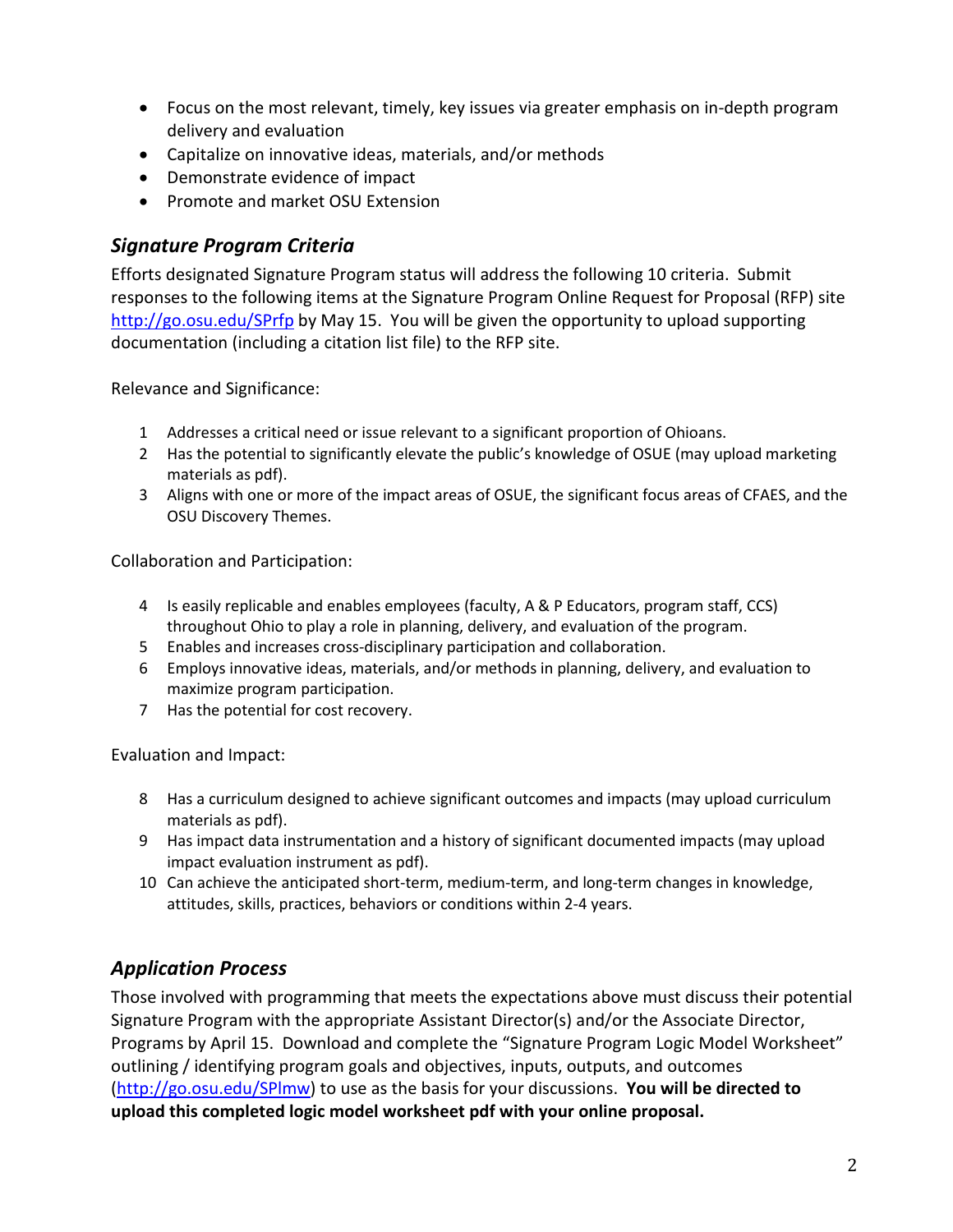Following the discussions with the Assistant Director(s) and/or the Associate Director, Programs, the completed proposal should be submitted online at the Signature Program Online RFP site by May 15. The submitted proposals will be forwarded to Administrative Cabinet and to the Signature Program Proposal Review committee for review.

## *What are the benefits of becoming a Signature Program?*

"Signature Programs" will be approved by Extension Administrative Cabinet and will receive a rapid cash infusion from Administrative Cabinet to "polish" program materials. Additionally, Signature Program Leader(s) will have at least a combined 25% FTE appointment at the state level for the duration of signature program status to fulfill those responsibilities and to work closely with Communications and Technology, PDE, EERA program contacts and others, as necessary.

## *Signature Program Evaluation Criteria*

Administrative oversight for Signature Programs comes from the Associate Director, Programs. Signature Program Leaders will be asked to submit an annual report each year using the four areas of evaluation below to organize their report and document their accomplishments. A review committee chaired by Associate Director, Programs, will review the Signature Program reports and make recommendations as to continuance based on the four evaluation criteria.

#### **Areas of Evaluation**

- Extent to which the program is implemented across the state (e.g., who, where, how, how many, how long, etc.),
- Extent to which the program achieves the anticipated short-term, mid-term, and/or longterm changes in knowledge, attitudes, skills, practices, or conditions
- Extent to which the program elevates the public's knowledge of OSUE
- Extent to which proposed program marketing, communication, implementation and evaluation methods and strategies are followed

#### *Review of Signature Programs*

The Signature Program Review Committee determined that a consistent review process was needed for identifying new Signature Programs. They recommended the following considerations as part of the review process:

- Signature programs must have a consistent look and feel of Extension especially in terms of marketing. Current websites of ongoing Signature Programs reflect varying looks.
- Leaders of identified Signature Programs should work with Extension's Program Development and Evaluation unit to get the programs identified in Research in View (RIV).
- Signature Programs should show impact within 2-4 years. In today's political climate we have to be mindful of IMPACT NOW as this is going to be more in demand.
	- o Positive outcomes of the evaluation designed for the particular curriculum
	- o Number of counties using/implementing the program
	- o Economic impact attributed to the program, perhaps in profitability, savings, or more efficient use of limited resources as evident through deliberate evaluation.